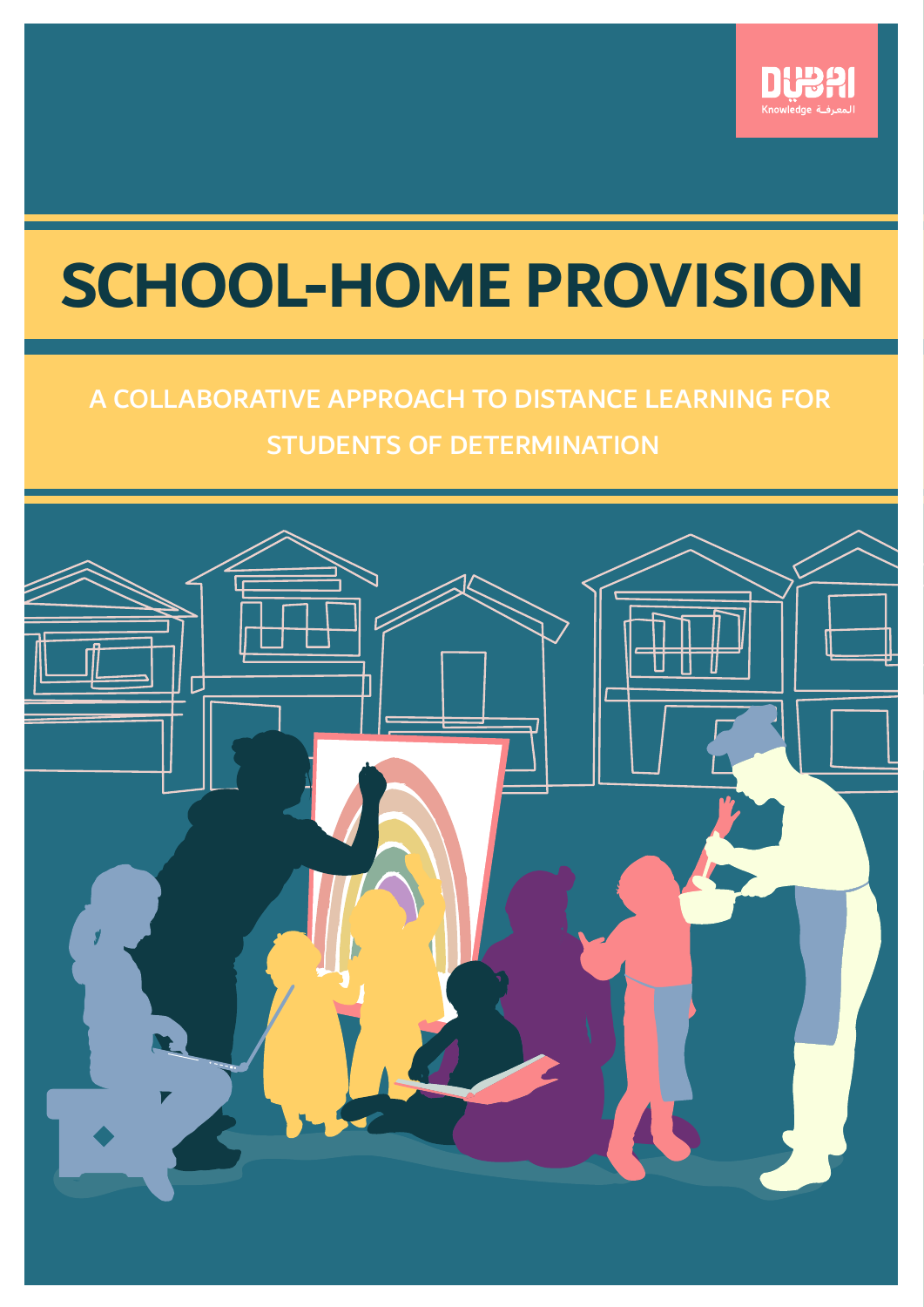# **SCHOOL-HOME PROVISION**

### A COLLABORATIVE APPROACH TO DISTANCE LEARNING FOR **STUDENTS OF DETERMINATION**



WE ARE ALL ABOUT OPEN DATA, SO PLEASE FEEL FREE TO USE THIS INFORMATION FOR YOUR OWN PURPOSES. THIS INCLUDES DOWNLOADING, PRINTING, REPRODUCING AND DISTRIBUTING. PLEASE DO NOT CHANGE THE ACTUAL DATA, AND WE'D BE GRATEFUL IF YOU ACKNOWLEDGE US AS THE SOURCE.

©2020 KNOWLEDGE AND HUMAN DEVELOPMENT AUTHORITY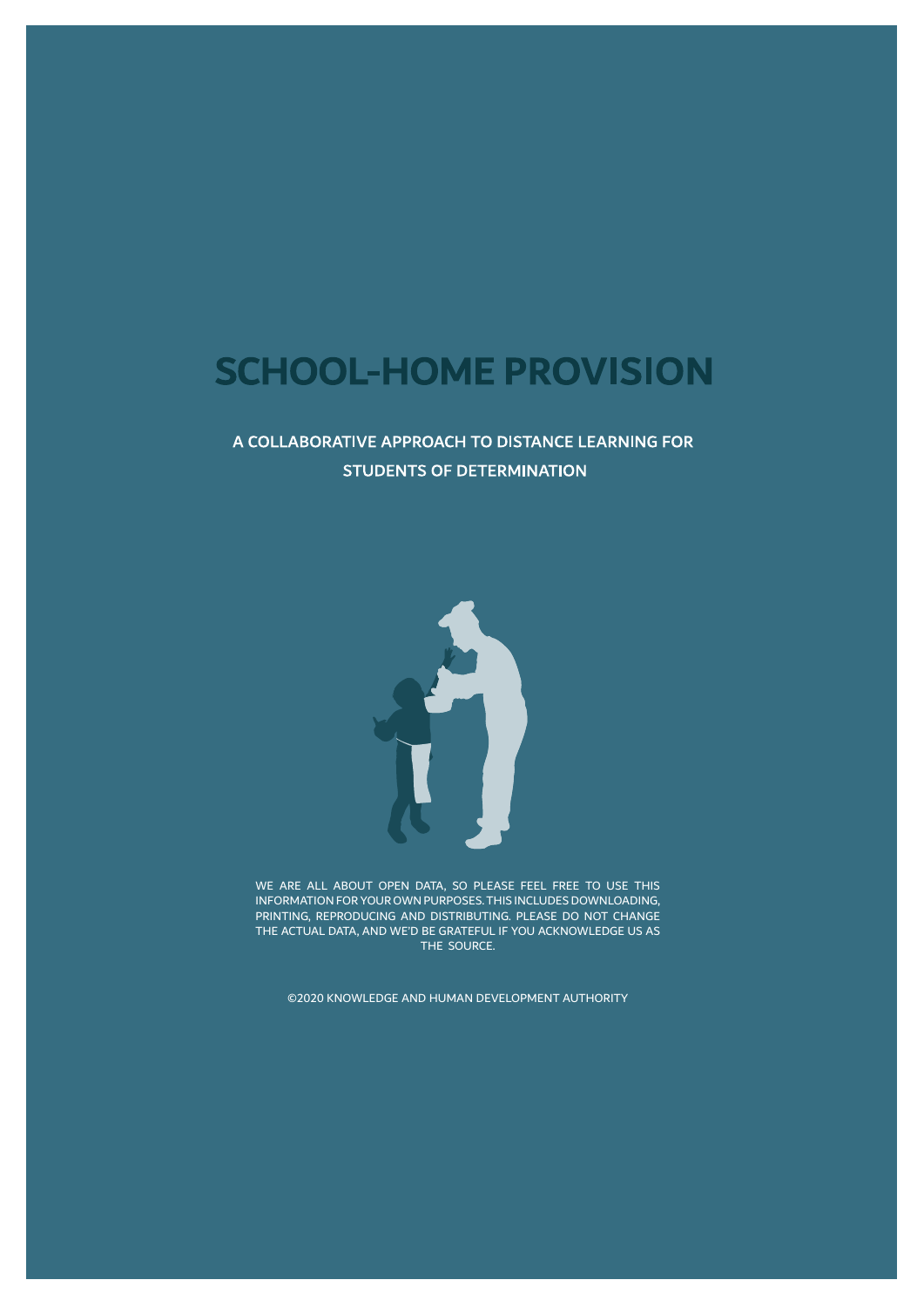

# **CONTENT**

| <b>INTRODUCTION</b>                  | 4  |
|--------------------------------------|----|
| <b>KEY CONSIDERATIONS</b>            | 5  |
| <b>REVIEWING ROLES</b>               | 6  |
| <b>PROVISION DEVELOPMENT PROCESS</b> | 7  |
| PROVIDING SUPPORT FOR PARENTS        | 12 |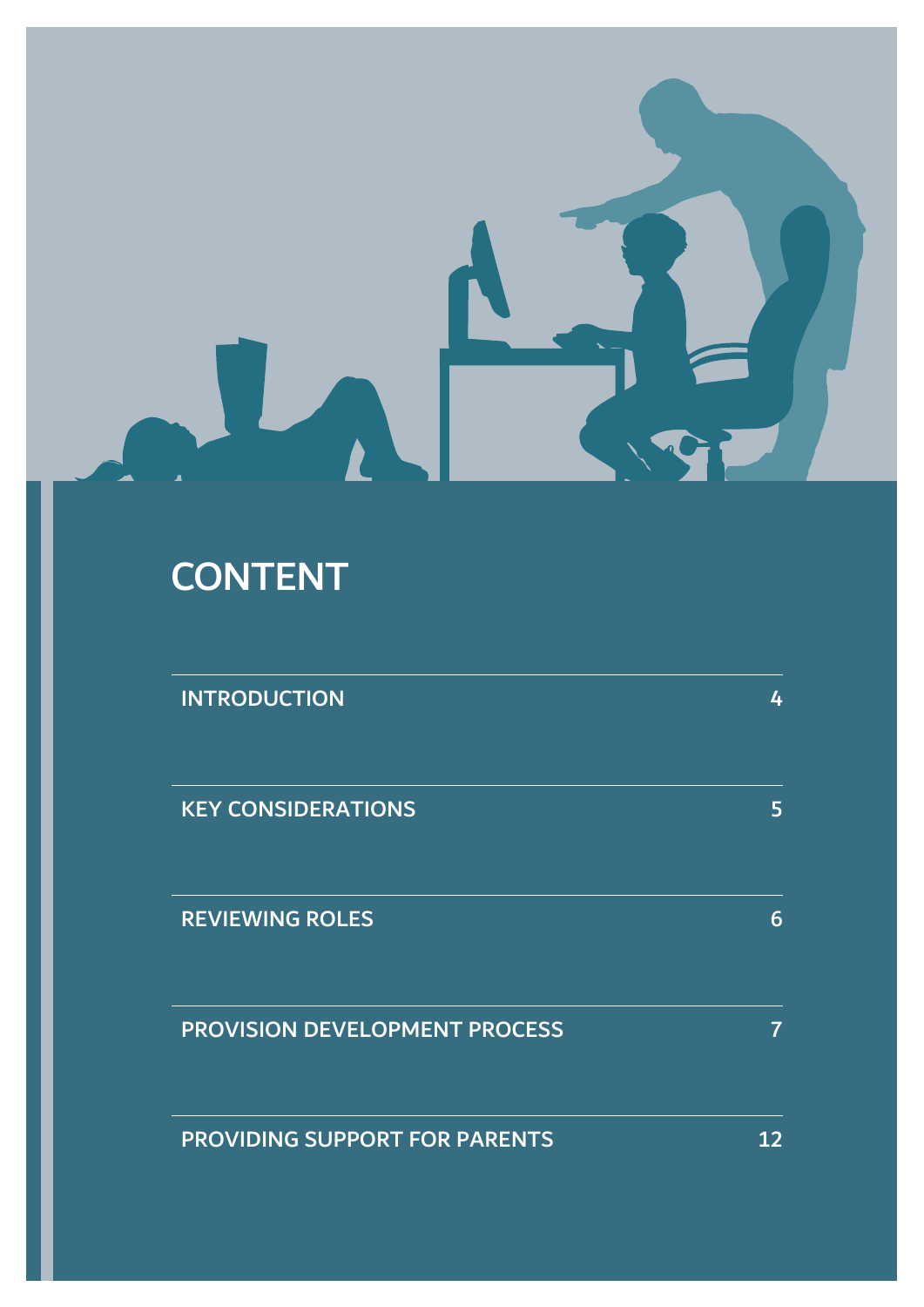## INTRODUCTION

The shift from classroom-based instruction to distance learning has created challenges and opportunities for educators and learners alike. Online platforms now provide the main source of collaborative working and teacher engagement. As educators become more familiar, confident and creative in the use of this technology, improved differentiation will promote the engagement, participation and progress of almost all students. However, a minority of students, and particularly students of determination who experience the most significant barriers, will struggle to engage with and gather meaning from remote instruction and digital resources.

In accordance with the requirement of Dubai private schools to provide inclusive education, this guide provides information to support school leaders, teachers, education support staff, and specialist professionals to promote equitable access to distance learning provision for students of determination.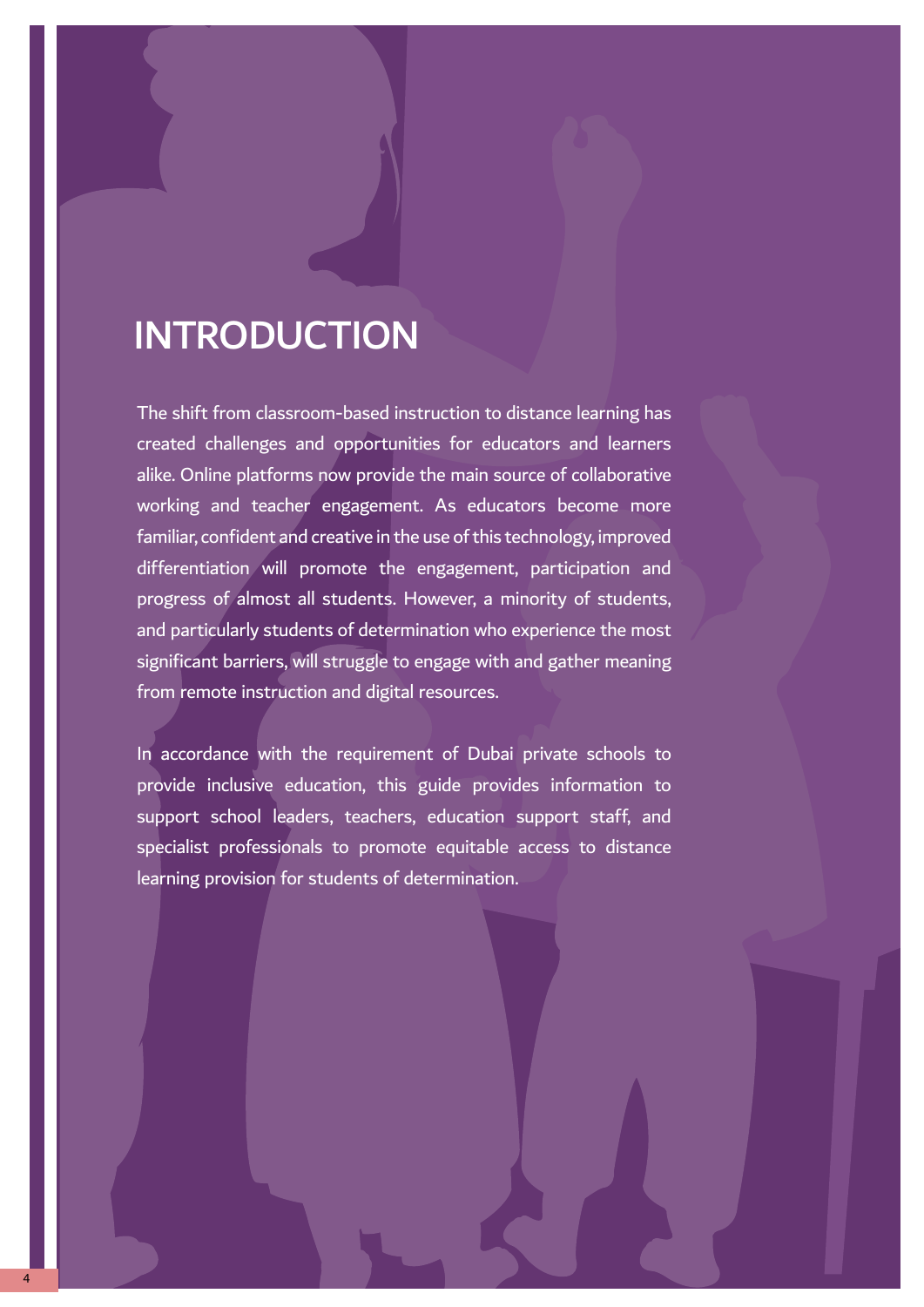# **KEY CONSIDERATIONS**

School-Home Provision is a collaborative approach to distance learning that provides increased opportunities for some students of determination to access relevant, meaningful and appropriately challenging education. Key points to consider when developing such programmes include:

#### **WORK WITH WHAT YOU HAVE**

The student's School-Home Provision should focus upon utilising the enablers and opportunities available in the home to develop a learning experience that is positive and personalised. It is not about imposing external curricular frameworks upon the family.

#### **THE PARENT TAKES PRIORITY**

The school should ensure that the parent feels supported and that the School-Home Provision does not place excessive burden upon them; stress and anxiety should be minimised to ensure that the experience is conducive to learning and enjoyment.

#### **COLLABORATION IS CRITICAL**

Maintaining positive collaboration between the school team, the student of determination, and their family is critical. Each member of the team is reliant upon the other to share their experience and insight in a positive and productive way so that problems can be solved and opportunities for student growth are developed over time.

#### **REPETITION AND REINFORCEMENT ARE REQUIRED**

Most students of determination accessing School-Home Provision will make small incremental steps of progress as they repeatedly practice skills in a range of situations. Parents should be reassured that repetition reinforces their child's learning and is a key component of their education. The level of independence and understanding their child shows when demonstrating knowledge and skills should be identified important indicators of progress and success.

#### **PROCESS IS MORE IMPORTANT THAN PRODUCT**

The home routine provides daily activities that require children to pay attention, communicate, enquire, and initiate. Using these opportunities to practice skills and apply knowledge are powerful enablers of learning for students of determination. For example, the way in which the student engages with the process of making a cake or preparing a sandwich is of much greater value than its taste or appearance.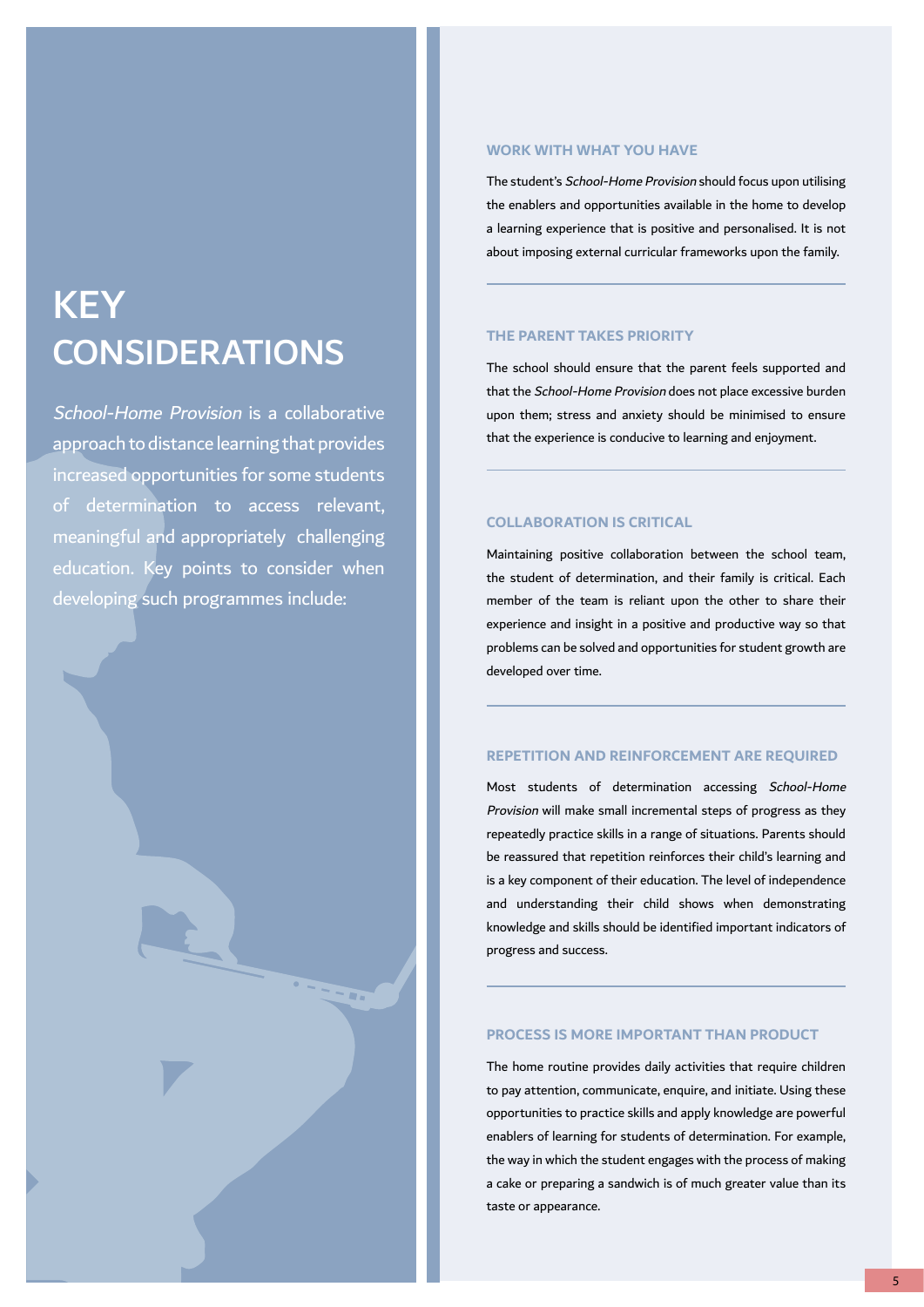### REVIEWING ROLES

The successful development and delivery of a School-Home Provision for students of determination requires key members of the school and the student's family to review and redefine their role in promoting the student's learning experience. These roles include:

#### **THE CLASSROOM TEACHER**

The classroom teacher should make daily and direct contact with the student of determination and their parent to ensure that connections between student's School-Home Provision and the most valuable elements of their typical learning experiences in school are maintained:

- learning tasks are connected to their assessed starting points in school; their attainment levels, their strengths and their challenges
- common learning themes and topics are connected to the student's School-Home Provision and promote opportunities to work and interact alongside their peers
- social connections with peers are maintained.

#### **THE LEARNING SUPPORT ASSISTANT**

Often, a learning support assistant will play a key role in facilitating and supporting the delivery of School-Home Provision for students of determination. They should should provide frequent support to the parent and the child through:

- the implementation of the student's daily schedule of learning activities
- enabling access to resources, information or support the parent requires
- the submission of evidence of progress and achievements
- providing feedback to the teacher and/or the head of inclusion.

#### **THE HEAD OF INCLUSION**

The head of Inclusion, or leader of provision for students of determination, is expected to quality assure and review the implementation and impact of School-Home Provision for students of determination. In particular they should:

- guide the teacher in the design, adjustment and delivery of the student's home-based learning experience
- provide the advice and support required for the parent to be successful in their role
- supervise and provide guidance to the learning support assistant in their coordination of the student's learning
- adjust the targets and strategies set out in the individual education plan so that they align with the new learning context
- review the student's progress in achieving the goals set out in their individual education plan
	- liaise with and work alongside other specialists such as speech and language therapists or ABA practitioners to further enhance learning programmes.

#### **THE PARENT**

Parents and other family members have unique and in-depth knowledge of their children. Therefore, they are important enablers of the development and delivery of the School-Home Provision. Parents and other family members require direct and dedicated support from the school team.

With a clear understanding of their revised roles each member will be able to work cooperatively to effectively develop and deliver the student's School-Home Provision.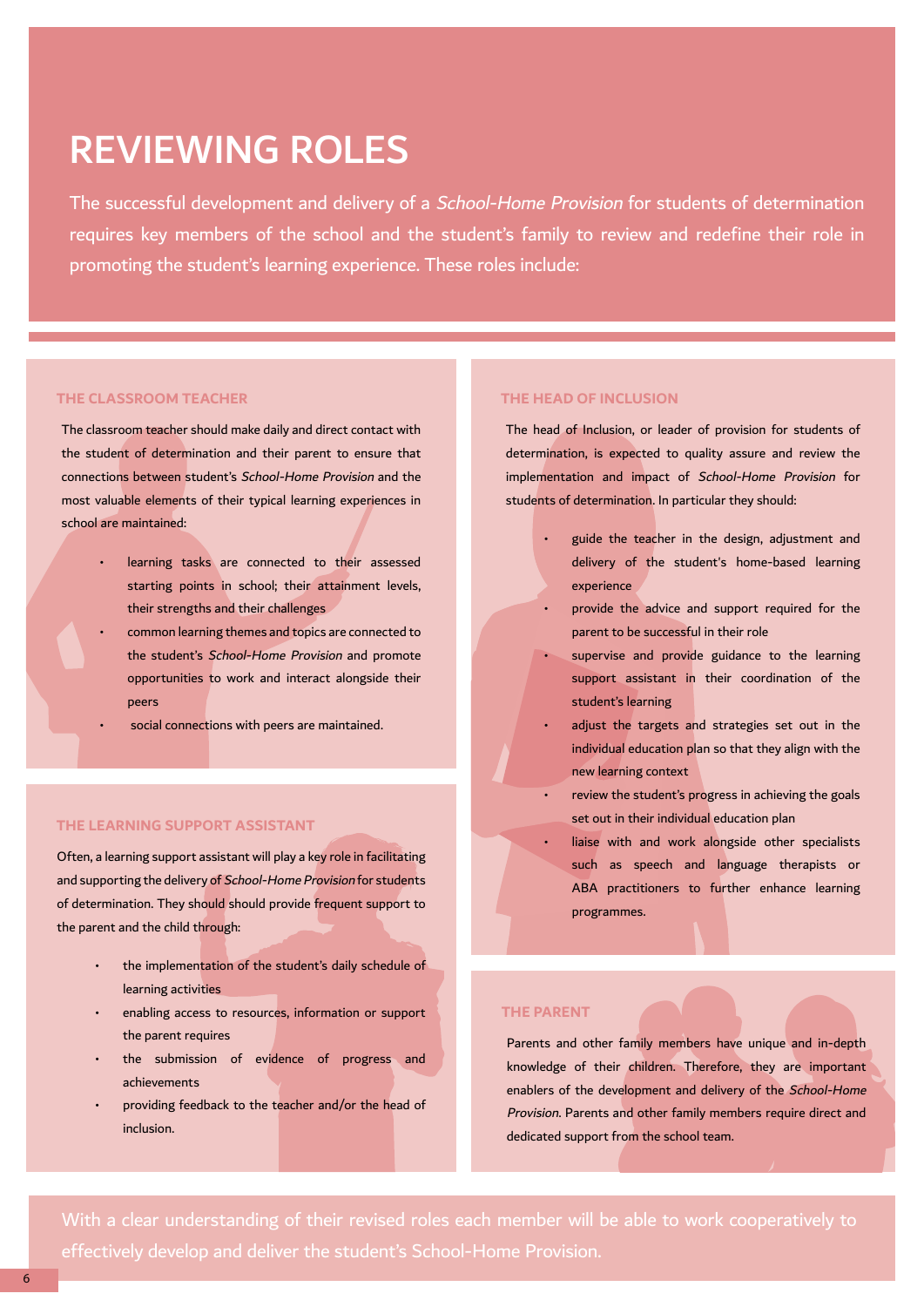# PROVISION DEVELOPMENT PROCESS

When developing and delivering School-Home Provision for students of determination it is important to follow a systematic process which enables ongoing review and improvement over time. This should build upon success and refine the learning process as it progresses. An example of such a process is explored here:



### **1. HOLDING A CURRICULUM CONFERENCE**

The first step in this development and review process is to hold a routines-based curriculum conference. This meeting between the programme development team, family members and where appropriate, the student should enable a shared understanding of:

- what routines typically look like on a given day
- how the student engages in each routine
- what interaction and communication 'looks like' during these routines
- what the student can do independently
- when and where he or she needs help
- the times when the parent or other family members may be available to support learning and what times to avoid.

Through using this information, the team should identify the learning opportunities that are embedded in everyday routines and connect these to the student's learning targets and their individual education plan.

Over time and on a regular basis, these meetings become a key review and improvement opportunity, where all members of the team are able to discuss struggles, celebrate success, identify solutions and further refine the learning programme.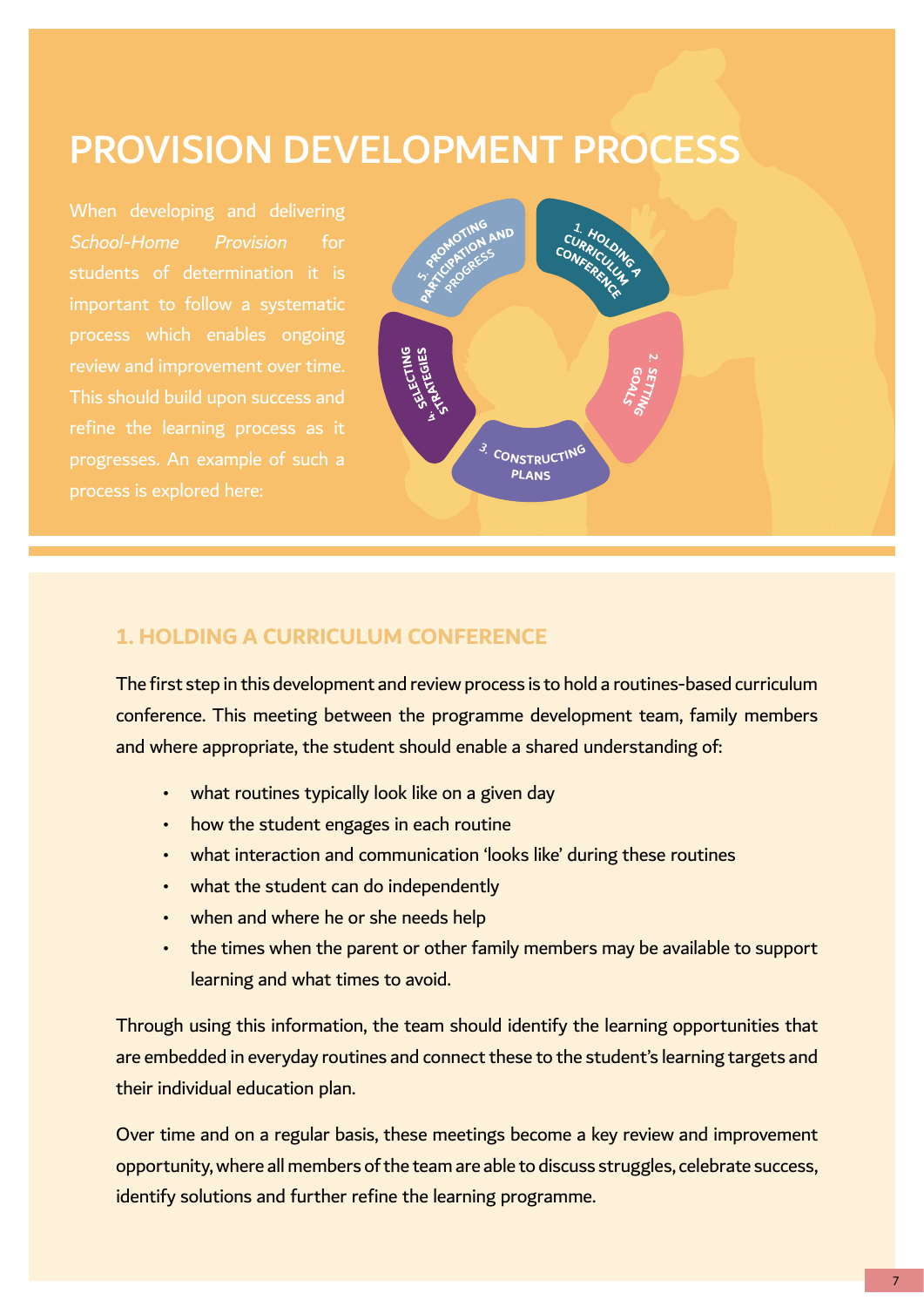### **2. SETTING GOALS AND TARGETS**

The student's individual education plan is a key point of reference when working to ensure the continuity of student learning. It is likely that the goals outlined in the plan will need to be adjusted to suit the new learning environment and programme structure. However, the focus of the plan should remain the same – to lower the student's most significant barriers to learning and to empower them to be more successful and independent.

The setting of goals and targets to guide the student's learning will be informed by using knowledge of the student's current levels of attainment, their expected next steps and their profile of ability. Examples of how a daily task, such as making toast for breakfast, can provide opportunities to work towards such goals are illustrated below:

- literacy; sequencing the steps to make a piece of toast (e.g. using first, next, then and last) or practicing prepositions (e.g. in, on and under)
- numeracy; cutting toast into different fractions (e.g. 1/2 or 1/4) or different 2D shapes
- science; the changing state of bread when it is heated (reversable and irreversible changes to materials) or the process involved in generating electricity to power the toaster
- communication skills; making requests for help when assistance in required or taking order requests from other members of the family
- organisation skills; preparing the resources required to make the toast, butter it and serve it or clearing away after making toast.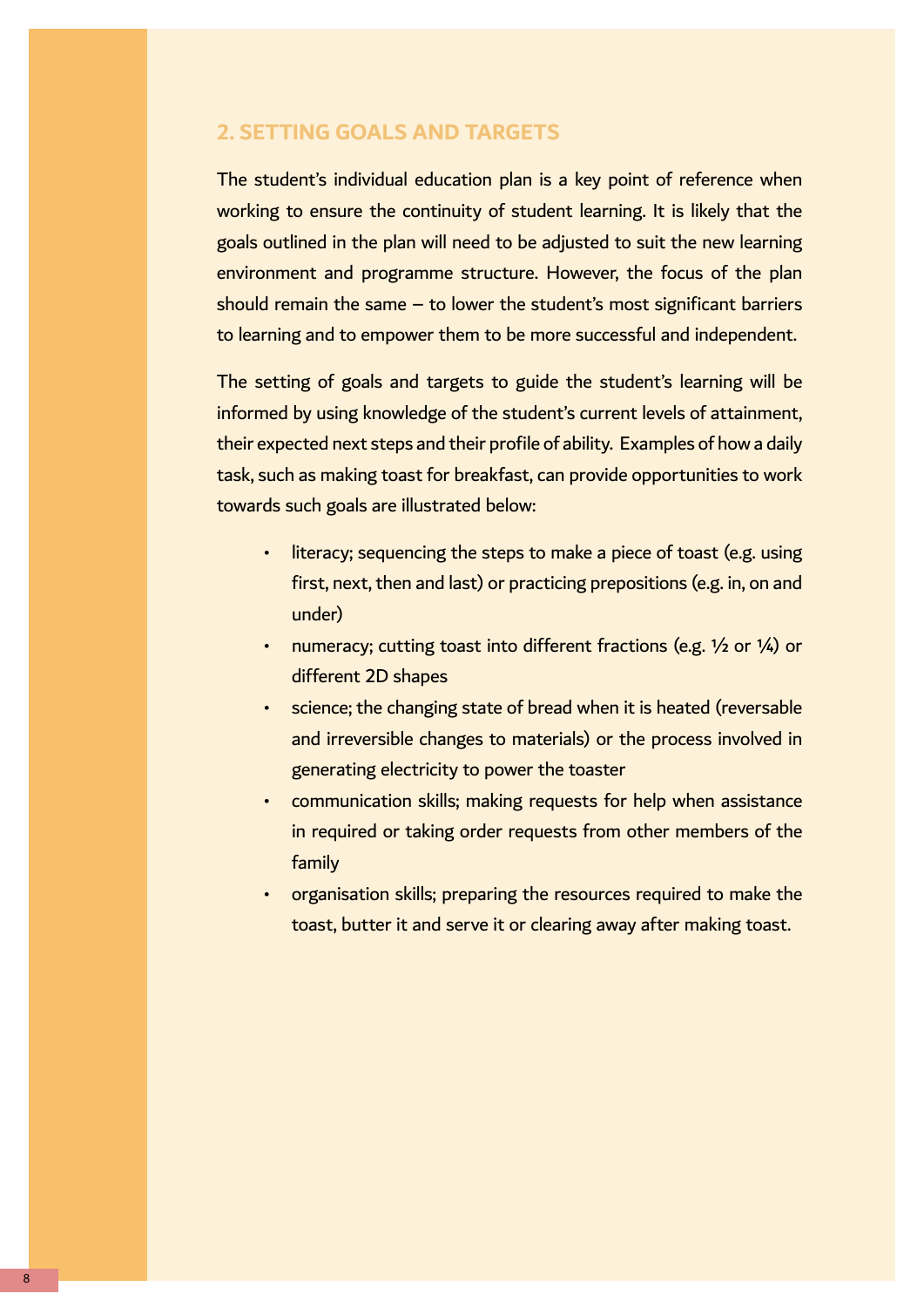### **3. CONSTRUCTING CURRICULUM PLANS**

It is important to take time to construct curriculum plans which reflect the student's age, stage of development, ability and the challenges they experience. This includes formalising the design of the provision and using a range of different activities and engagement strategies:

- the learning that takes place through the student's access to School-Home Provision is valuable. The student's progress should be carefully considered and intentionally planned to ensure that access and engagement is as equitable as possible. As such, the school should focus upon:
	- − identifying the priorities for the student's learning
	- − specifying the intended outcomes
	- − agreeing how to capture evidence of the student's outcomes and performance
	- − finding ways to track their progress in accordance with suitable assessment scales.
- each student's School-Home Provision should provide a blend of different learning experiences, shaped around the routines and resources that are available in the home. It is important that their educational experience is as broad and balanced as possible and is likely to include a combination of:
	- − online social engagement with peers and teachers
	- − physical and emotional wellbeing activities
	- − targeted activities to develop their understanding of core knowledge areas related to subjects such as literacy, numeracy or science
	- − practical tasks that focus upon the development of key skills such as communication or collaboration
	- − opportunities to apply their learning to an increasing range of meaningful contexts, such as meal preparation or playing board games.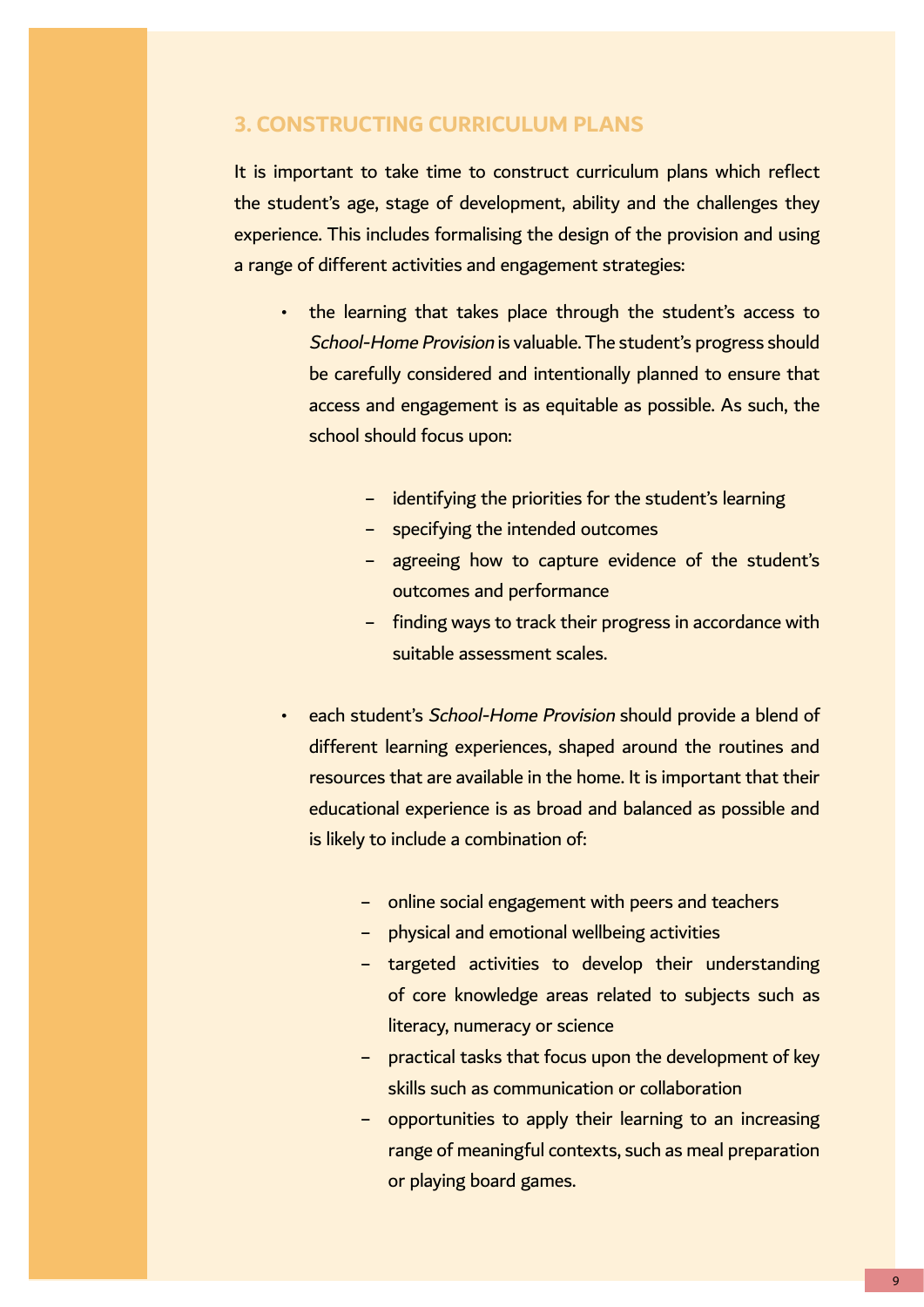### **4. SELECTING STRATEGIES**

The quality of student learning that takes place will be heavily influenced by the strategies that are selected by the school to support the engagement and participation of the student and their parent/s. Some of the most helpful strategies include:

- recordings of key staff demonstrating an activity or modeling a particular support prompt or communication strategy. This provides a reference to the parent and/or the student
- technology or applications appropriate to the needs and abilities of the student and their parent/s
- personalised daily videos from the student's teacher and/or learning support assistant which celebrate successes from the previous day and highlight tasks for the day ahead
- giving guidance on how to embed therapeutic approaches in everyday activities, such as those related to speech and language or occupational therapy
- providing choices so that students make their own decision about the order or selection of learning activities for the day
- online platforms to easily upload photo evidence or recordings of student activity
- live and shared activity sessions with other students or supporting adults
- daily feedback forms.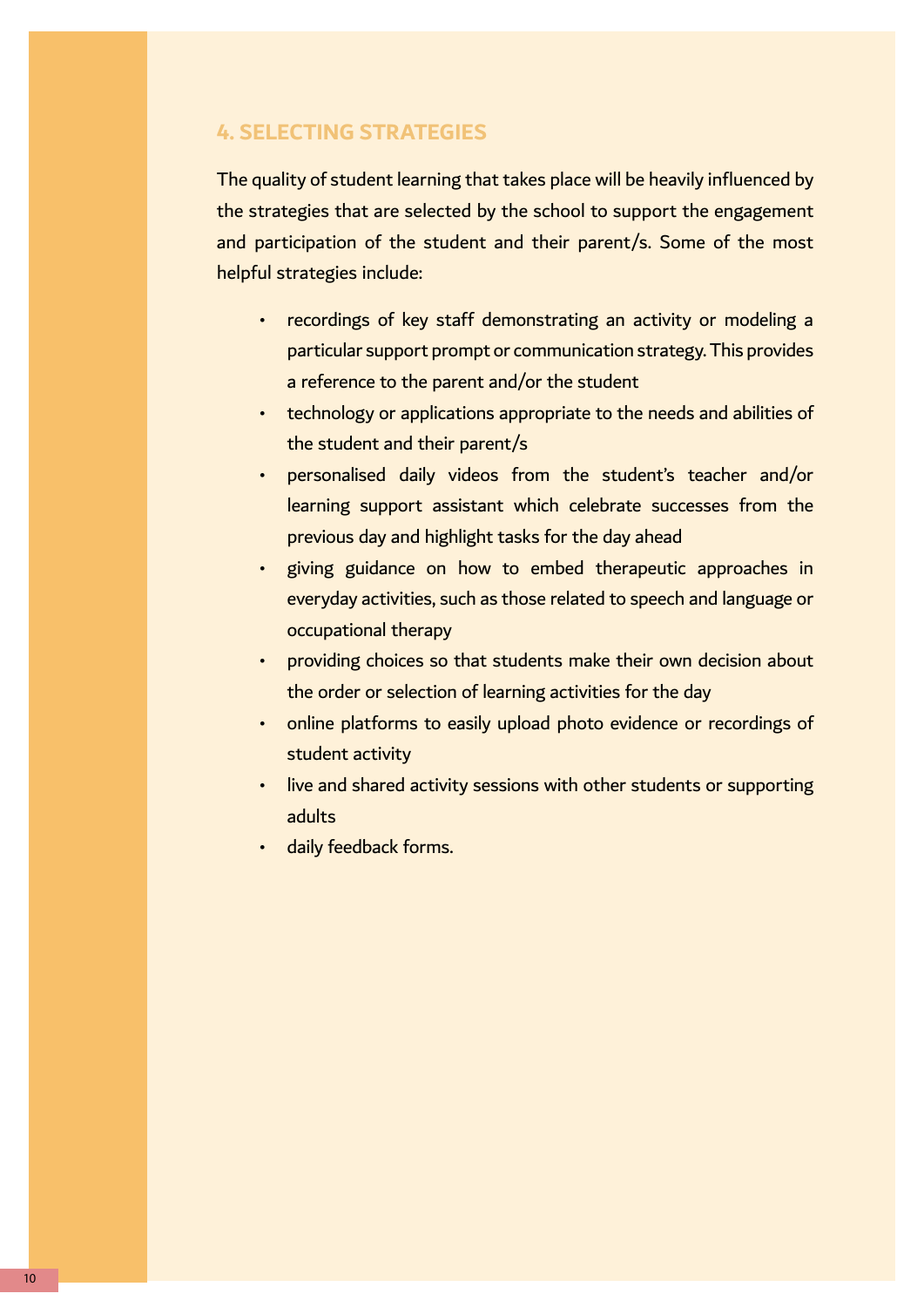### **5. PROMOTING PARTICIPATION AND PROGRESS**

Students of determination who access School-Home Provision may require additional scaffolding, differentiated to their particular needs. Examples include:

- adult prompting often, the level of prompt required for a student to complete an activity, is an important progress indicator and should be used and recorded in a structured way. For example, using a hierarchy of prompts to record incremental progress towards achieving IEP goals. Supporting parents to understand how to use prompting to promote student progress is an important consideration
- visual timetables providing a daily visual timetable, that sequences activities for the day, provides a predictable routine and reduces anxiety
- reward systems structured reward charts, linked to each activity in the student's schedule provides increased levels of motivation and purpose to their day
- behaviour support plans changes to the routine and expectations of learning may create confusion, frustration and anxiety. Students and their families, may benefit from specifically designed behaviour support plans to help manage these situations
- additional services at times, the student may require support from additional services such as counselling or therapy services. This may be provided through direct delivery via online platforms or through support that is embedded within the student's daily learning activities.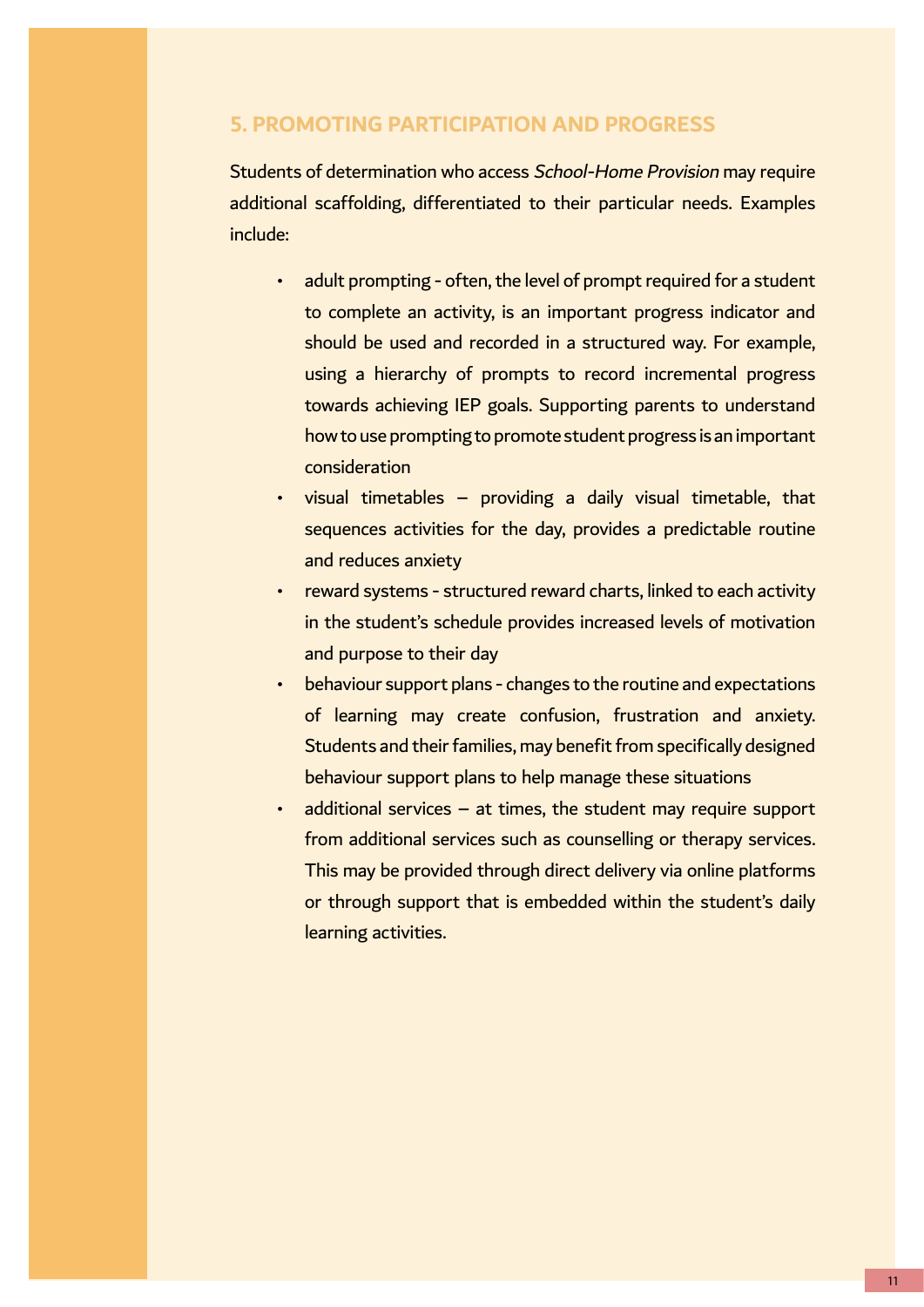# PROVIDING SUPPORT FOR PARENTS

Because of the vital role that the parent plays in promoting the learning of their child as they engage with the *School-Home Provision*, it is essential that the school does all it can to reduce any unnecessary workload or anxiety. It is important to consider how the school will:

- help the parent/s to engage with support networks of other parents who are enabling a School-Home Provision for their children
- supply learning plans, timetables, resources and activity guidelines
- provide ways for the parent to directly and quickly access support or get answers to their questions when it is required
- connect with the parent and their child to monitor their wellbeing and provide ongoing support and guidance.